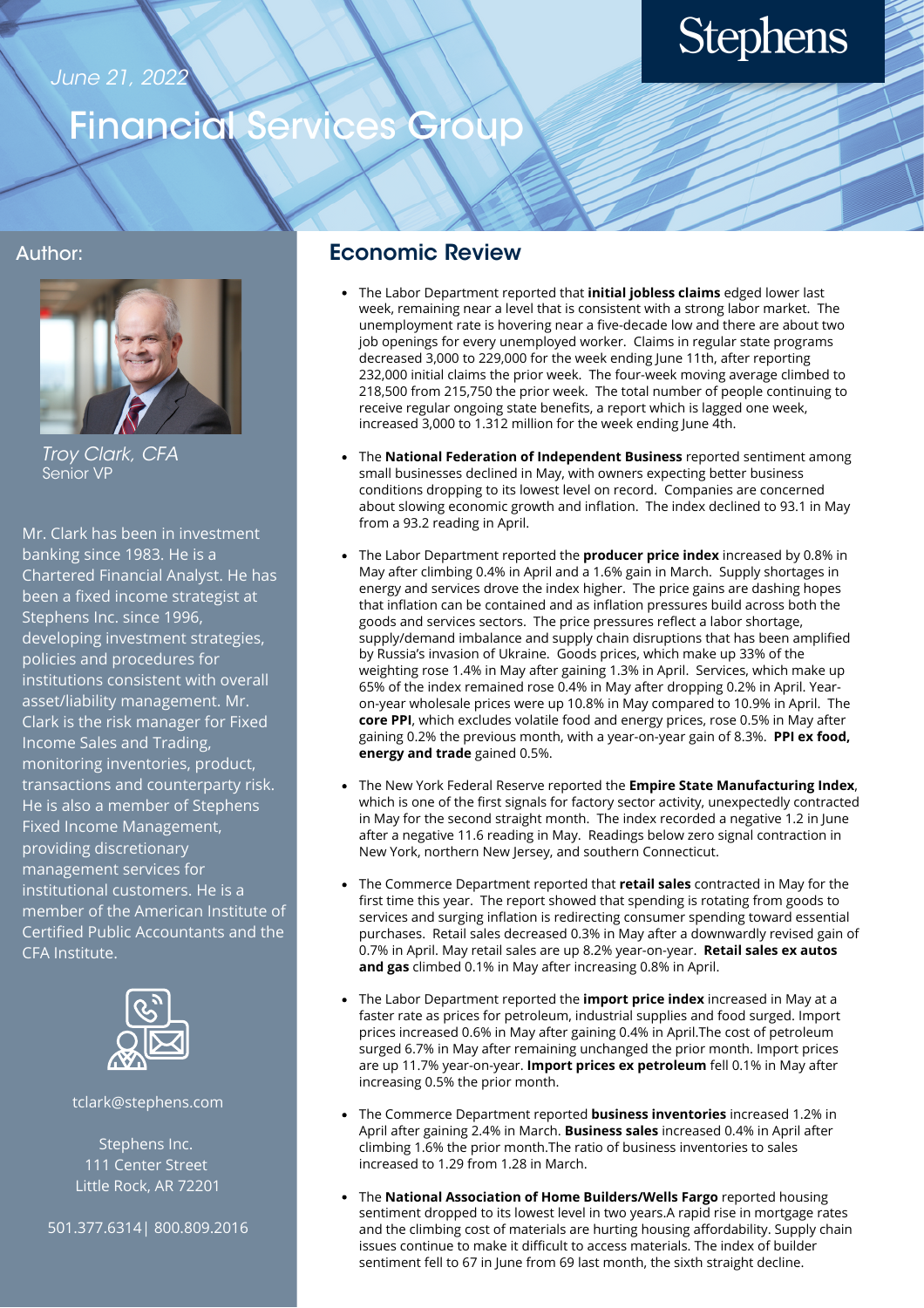## **Stephens**

June 21, 2022

## nancial

- The FOMC met on Wednesday and the committee raised the fed funds rates by 75 basis points. The targeted Federal Funds Rate is now between 150 basis points and 175 basis points. Chairman Powell hinted even odds of a 50 basis point or 75 basis point move at the next meeting. Then he hedged himself by saying the Fed "will react to the data." The current projection brings the targeted Federal Funds rate to around 4.125% by March 2023. The jump in inflation expectations has clearly unsettled the Fed. The interest on reserve balances was increased to 165 basis points from 90 basis points.
- The Commerce Department reported that **housing starts** dropped in May as mortgage rates continued to climb. There is a large supply of unfinished homes in the housing market, but the inventory of finished homes for sale is incredibly low.Last week, mortgage rates were hovering around 5.6%, well above the 3.5% at the beginning of this year and the highest since 2008. Housing starts fell 14.4% in May to a 1,549,000 annualized rate following April's 1,810,000 pace. Singlefamily starts retreated 9.2% in May with multi-family starts declining 23.7%. **Building permits**, a gauge of future construction, fell 7.0% in May to a 1,819,000 pace.
- The Federal Reserve reported **industrial production**, which includes factory production, mines and utilities, edged higher in May. The gain was driven by strength in mining and utilities that offset weakness in manufacturing. The report indicated broad weakness in manufacturing with declines in production of machinery, appliances, electrical equipment and food and beverage.Wood product manufacturing posted the largest decline since February 2021, commensurate with a slowdown in housing construction. Industrial production rose 0.2% in May. Production at factories, which make up 75.9% of output, fell 0.1% in May after gaining 0.8% the previous month. Utilities climbed 1.0% after surging 5.5% in April and mining gained 1.3%. **Capacity utilization,** which measures the amount of a plant that is in use, increased to 79.0% in May from 78.9% the prior month.
- The Conference Board reported the **index of leading economic indicators** declined 0.4% in May, the third straight drop. The loss was led by a drop in stock prices, consumers expectations and a drop in building permits. The index of U.S. leading indicators is a gauge of the economic outlook for the next three to six months. The **coincident index**, a gauge of current economic activity, climbed 0.2% in May after gaining 0.5% in April.
- The Mortgage Bankers Association reported the **MBA index of mortgage applications** rose last week after four weeks of declines.The index increased 6.6% for the week ending June 10rd, after dropping 6.5% the previous week. **Refinancing** applications increased 3.7% to 735.5 from 709.5 the prior week. **Home purchase mortgage applications** increased 8.1% to 225.0. The **average contract rate** on a 30-year fixed-rate mortgage increased to 5.65% from 5.40% the prior week for a 30-year fixed rate loan.